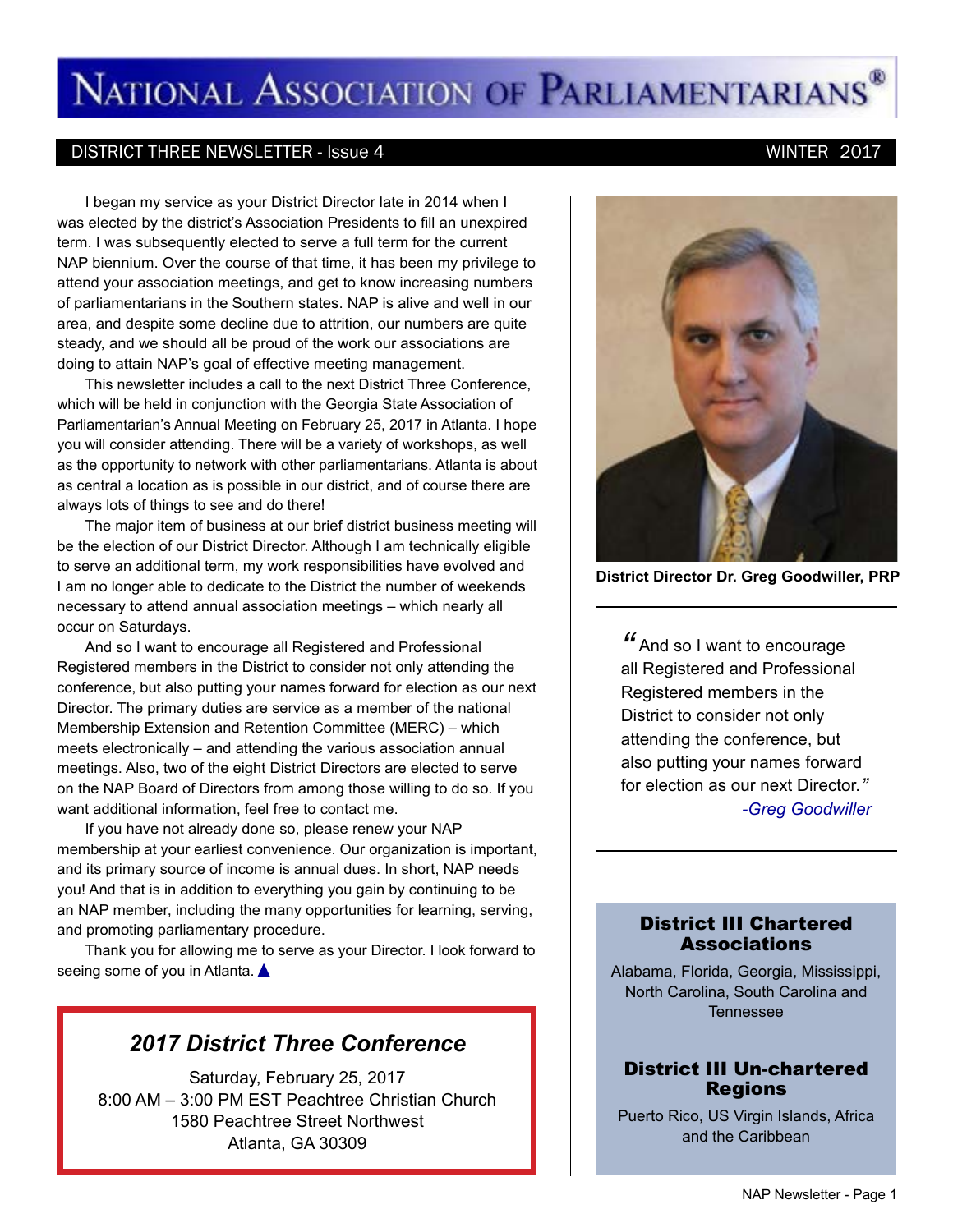# District III News

#### **MISSISSIPPI**

The Mississippi Association of Parliamentarians, which became a chartered Association in 2009, recently formed its first Unit, which was officially chartered in October!

The Mississippi Alpha Electronic Unit meets entirely by means of the same Adobe Connect technology that the National Association of Parliamentarians utilizes for Board and committee meetings, as well as webinars and online recertification modules.

The unit meets on the first Thursday evening of each month at 7:00 p.m. Central Time (8:00 p.m. Eastern Time). Visitors are always welcome, but for the modest fee of \$7 per year, any NAP member can become an Affiliate Member of the Mississippi Association, and become eligible for full membership in the unit (the unit itself has no dues).

You are welcome to check out the unit's meeting room, where its bylaws, most recent unit meetings, and special rules of order in order for meeting electronically are all available for downloading.

Educational programs at meetings are currently general interest topics. But in the months ahead, the unit envisions dividing into several "breakout groups" (an Adobe Connect feature) so that some can focus on the NAP Membership Exam, others on the Registration Exam, and others continuing topics of a general interest.

The meeting room, which can be entered at any time, is: **[https://nap.](https://nap.adobeconnect.com/alpha-unit) [adobeconnect.com/alpha-unit](https://nap.adobeconnect.com/alpha-unit)**

For additional information, contact Greg Goodwiller: [greg@goodwiller.org.](mailto:greg%40goodwiller.org?subject=from%20NAP%20news)

> Greg Goodwiller, President Mississippi Association of **Parliamentarians**

### **GEORGIA**

The Georgia State Association of Parliamentarians has two active units: the Atlanta Unit and the Dogwood Unit. Both Units meet monthly, except during the months of June-August and December, on the 4th Monday of each month.

In the Atlanta Unit, elected officers serving for fiscal year 2015-2016 were: President – Zenda J. Bowie; Vice President – Carolyn Hart; Recording Secretary – Becky West; Corresponding Secretary – Odessa Huff; and Treasurer – Mark Massey. Appointed officers during the period included Education Counselor - Ausker Morris, RP; Historian - Betty Brown Williamson; Parliamentarian - June Crawford, PRP; Inspirational Messages - Valencia Bean; Courtesy Committee Chair - Eleanor Dixon.

During the year, the Atlanta Unit had excellent education programming led by the Education Counselor and enjoyed its annual Friends and Family meeting, an outreach event to increase interest and awareness of parliamentary procedure. Also during that period, members attending the 40th NAP Biennial Convention were Zenda J. Bowie, M. Jean Cooper, Virginia Henderson Harris, RP, Gladys T. Reid, PRP, Dyann Wilkerson and Vincent Williams who all served as delegates. Gladys Reid, PRP, also served as a workshop presenter.

Election of officers for fiscal year 2016-2017 was held during the Annual Meeting in May. Those elected were: President - Gladys T. Reid, PRP; Vice President - Carolyn Hart; Recording Secretary - Betty Brown Williamson; Corresponding Secretary - Odessa Huff; Treasurer - Mark Massey.

Membership of the Atlanta Unit currently totals 50. There are 29 primary members (including 2 RPs and 3 PRPs) and 21 provisional members.

The Dogwood Unit boasts 16 members; 11 primary members and 5 provisional members. The officers of the Unit are: Trae D. Johnson – President; Ray Daniels – Vice President; Secretary- Dr. Bola Tilghman; and Treasurer – Pat Summers, RP.

The Dogwood Unit served as host for the annual GSAP's Convention in February 2016 and commemorated Parliamentary Law Month in April 2016 with its first annual sponsored workshop. The unit's members are actively involved in study preparation for the membership test and registered parliamentarian's exam. Study groups for each meet regularly.

On the State level, GSAP meets quarterly. Its officers are Carol Johnson Davis, PRP, President; Gloria Cofer, PRP, Vice President and Youth Coordinator; Rita Mauro, Secretary; Valerie Martin, Treasurer; Pat Summers, RP, Historian; Marcia Chandler, Auditor, Corliss Baker, Education Coordinator; and Todd Crowder, PRP as Parliamentarian. Members have participated in various trainings for the City of Atlanta's Planning Review Boards and Neighborhood Planning Unit representatives. Workshop topics have included What is Parliamentary Procedure, Procedure for Small Boards, Presiding and Decorum, How to Present a Main Motion, Point of Order, The Motion to Amend, Agenda and Officers' Responsibilities, Rules of Debate and Framework for Bylaws. Members who have presented during these workshops include Gloria Cofer, PRP, Dennis Conway, PRP, Todd Crowder, PRP, Carol Johnson Davis, PRP, Pat Summers, RP, Zenda Bowie, Valerie Martin, Corliss Baker and Marcia Chandler.

GSAP members have coached FCCLA parliamentary teams and have continued to serve as judges for FBLA, HOSA, SkillsUSA, and Phi Beta Lambda at their state and national competitions.  $\triangle$